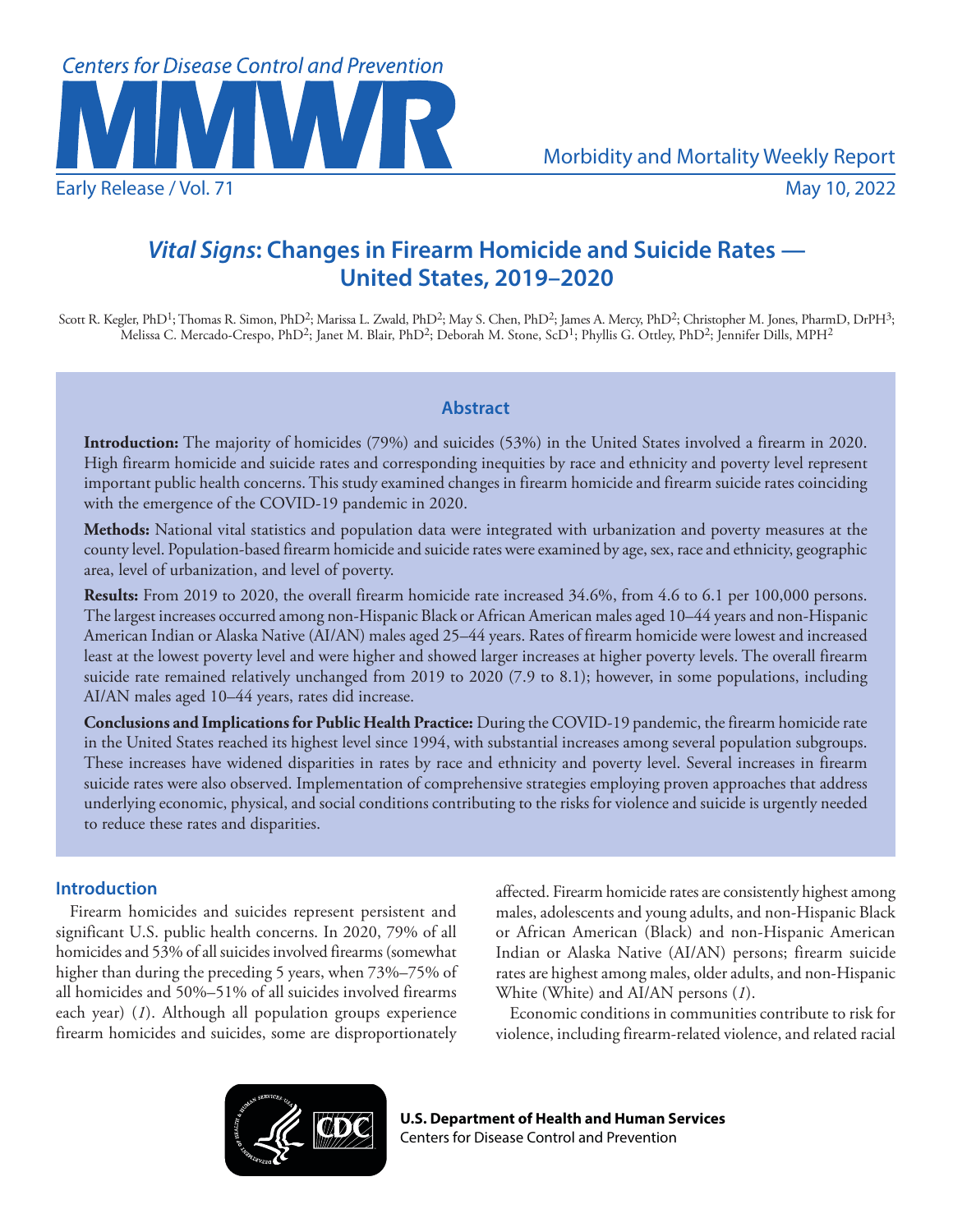and ethnic inequities (*2*). For example, multiple indicators (e.g., income inequality, unemployment, and housing and economic instability) are associated with risk for homicide and suicide (*3*–*5*). Youth firearm homicide and suicide rates have been associated with poverty at the county level (*6*), and the percentage of youths living in conditions of household poverty is higher among racial and ethnic minority populations (*6*). The economic and social challenges associated with the COVID-19 pandemic could have exacerbated such risks (*2*,*7*).

This study examined changes in firearm homicide and firearm suicide rates coinciding with the COVID-19 pandemic in 2020, in conjunction with existing and potentially widening inequities by race and ethnicity and poverty level. The findings in this report can help identify disproportionately affected populations and guide the development and implementation of evidence-based strategies for communities experiencing social and structural conditions contributing to violence and disparities in violence.

### **Methods**

This study integrated four data sources: National Vital Statistics System mortality data\*; National Center for Health Statistics (NCHS)/U.S. Census Bureau bridged-race population estimates†; NCHS county urbanization designations§; and U.S. Census Bureau county poverty data.<sup>*S*</sup> Firearm homicides were identified by *International Classification of Diseases, Tenth Revision* underlying cause-of-death codes X93–X95 and U01.4 and firearm suicides by codes X72–X74. A small number of records (approximately 0.25%) that were missing decedent race and ethnicity or age were excluded from the study data. Suicide statistics further excluded data for persons aged <10 years, as intent for self-harm can be difficult to ascertain in young children. Rates for specific age groups are reported as crude rates; other rates were age-adjusted to the year 2000 U.S. standard population. Rates involving firearm homicide or suicide counts <20 are not presented because of concerns about statistical instability; this criterion ensures that relative SEs usually do not exceed 23% under the assumption that counts are Poisson-distributed. Rate comparisons between years refer to absolute differences unless relative (percentage) changes are indicated. For simplicity in this report, comparisons are nominal and do not involve formal statistical testing; however, such comparisons are restricted to statistically stable rates. The county urbanization data provide a single static

designation (representing the year 2013) for each individual county. The six original designations were collapsed into three broader designations (large metropolitan, small/medium metropolitan, and nonmetropolitan). The poverty data provide a yearly measure for each individual county (percentage of all persons living in poverty). Counties were grouped according to four fixed poverty ranges, each covering approximately one quarter of the overall 2019 U.S. population. Data analysis was conducted using SAS software (version 9.4; SAS Institute).

### **Results**

From 2019 to 2020, the overall age-adjusted firearm homicide rate increased substantially, from 4.6 to 6.1 per 100,000 persons (relative change = 34.6%) (Supplementary Figure, [https://](https://stacks.cdc.gov/view/cdc/116519) [stacks.cdc.gov/view/cdc/116519\)](https://stacks.cdc.gov/view/cdc/116519) (Table 1). Rates increased across all age groups, with the highest rates and increases observed among those aged 10–24 (from 7.0 to 9.8 per 100,000) and 25–44 years (8.2 to 11.0). Rates also increased for both sexes, with a greater increase observed among males (7.6 to 10.4). By race and ethnicity, the highest rates and increases occurred among Black (19.0 to 26.6) and AI/AN populations (6.4 to 8.1). Rates increased across all U.S. Census divisions (relative changes ranged from 24.6% [South Atlantic] to 51.0% [Middle Atlantic]) and across all levels of urbanization (28.5% [nonmetropolitan] to 36.9% [large metropolitan]). Rate differentials are amplified when considering age, sex, and race and ethnicity simultaneously (Supplementary Table 1, [https://stacks.cdc.gov/view/cdc/116520\)](https://stacks.cdc.gov/view/cdc/116520). The largest increases in firearm homicide rates were among Black males aged 10–24 (54.9 to 77.3) and 25–44 years (66.5 to 90.6) and among AI/AN males aged 25–44 years (18.9 to 28.7). Among females, the highest rates and largest increases were among those who were Black, aged 10–24 (6.4 to 9.1) and 25–44 years (6.9 to 10.2).

The overall age-adjusted firearm suicide rate among persons aged ≥10 years remained nearly level between 2019 and 2020 (7.9 and 8.1 per 100,000 persons, respectively [relative change = 1.5%]) (Supplementary Figure, [https://stacks.cdc.](https://stacks.cdc.gov/view/cdc/116519) [gov/view/cdc/116519\)](https://stacks.cdc.gov/view/cdc/116519) (Table 2). More notable age-specific rate increases among persons aged 10–24 (from 4.7 to 5.4) and 25–44 years (7.6 to 8.1) were partially offset by a decrease among those aged 45–64 years (9.4 to 8.8). Firearm suicide rates by sex remained nearly level. By race and ethnicity, the firearm suicide rate among AI/AN persons showed the largest increase (7.7 to 10.9). Considering age, sex, and race and ethnicity simultaneously, rates of firearm suicide increased most notably among AI/AN males aged 10–24 (14.0 to 23.4) and 25–44 years (16.0 to 23.8) (Supplementary Table 2, [https://](https://stacks.cdc.gov/view/cdc/116521) [stacks.cdc.gov/view/cdc/116521](https://stacks.cdc.gov/view/cdc/116521)).

<sup>\*</sup> <https://www.cdc.gov/nchs/products/index.htm>

<sup>†</sup> [https://www.cdc.gov/nchs/nvss/bridged\\_race.htm](https://www.cdc.gov/nchs/nvss/bridged_race.htm)

<sup>§</sup>[https://www.cdc.gov/nchs/data/series/sr\\_02/sr02\\_166.pdf](https://www.cdc.gov/nchs/data/series/sr_02/sr02_166.pdf)

<sup>¶</sup> [https://www.census.gov/content/dam/Census/library/publications/2020/demo/](https://www.census.gov/content/dam/Census/library/publications/2020/demo/p30-08.pdf) [p30-08.pdf](https://www.census.gov/content/dam/Census/library/publications/2020/demo/p30-08.pdf)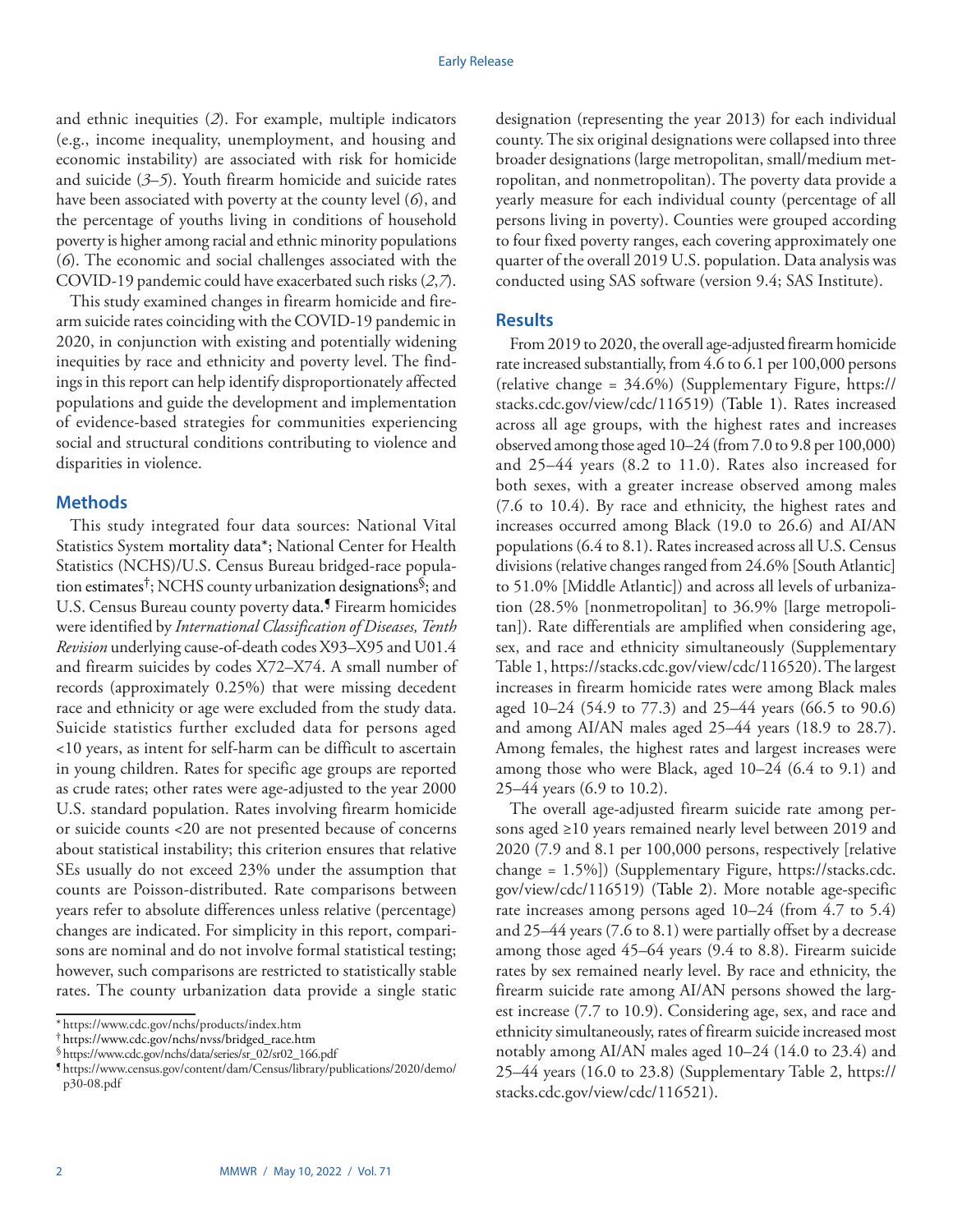|                                               |              | No. (rate*)   |             |               |  |
|-----------------------------------------------|--------------|---------------|-------------|---------------|--|
| Characteristic                                | 2019         | 2020          | Rate change | % Rate change |  |
| U.S. population overall <sup>+,§</sup>        | 14,392 (4.6) | 19,350 (6.1)  | 1.6         | 34.6          |  |
| Age group, yrs <sup>¶</sup>                   |              |               |             |               |  |
| $<$ 10                                        | 125(0.3)     | 175(0.4)      | 0.1         | 40.9          |  |
| $10 - 24$                                     | 4,474(7.0)   | 6,176(9.8)    | 2.7         | 38.5          |  |
| $25 - 44$                                     | 7,154 (8.2)  | 9,685(11.0)   | 2.8         | 34.6          |  |
| $45 - 64$                                     | 2,176(2.6)   | 2,767(3.3)    | 0.7         | 28.0          |  |
| $\geq 65$                                     | 463(0.9)     | 547 (1.0)     | 0.1         | 14.7          |  |
| Sex <sup>t,§</sup>                            |              |               |             |               |  |
| Female                                        | 2,284(1.4)   | 2,954(1.9)    | 0.4         | 29.4          |  |
| Male                                          | 12,108 (7.6) | 16,396 (10.4) | 2.7         | 35.5          |  |
| Race and ethnicity**,§                        |              |               |             |               |  |
| A/PI, non-Hispanic                            | 228(1.1)     | 227(1.0)      | $-0.0^{++}$ | $-4.2$        |  |
| Al/AN, non-Hispanic                           | 172(6.4)     | 221(8.1)      | 1.7         | 27.0          |  |
| Black, non-Hispanic                           | 8,499 (19.0) | 11,904 (26.6) | 7.5         | 39.5          |  |
| Hispanic (any race)                           | 2,301(3.6)   | 2,946(4.5)    | 0.9         | 25.8          |  |
| White, non-Hispanic                           | 3,192(1.7)   | 4,052(2.2)    | 0.5         | 28.4          |  |
| U.S. Census Bureau division <sup>†,§,§§</sup> |              |               |             |               |  |
| New England                                   | 209(1.5)     | 280(2.0)      | 0.5         | 32.2          |  |
| Middle Atlantic                               | 1,064(2.7)   | 1,594(4.1)    | 1.4         | 51.0          |  |
| <b>East North Central</b>                     | 2,319(5.2)   | 3,410(7.7)    | 2.5         | 47.8          |  |
| <b>West North Central</b>                     | 845 (4.2)    | 1,149(5.7)    | 1.5         | 36.6          |  |
| South Atlantic                                | 3,754(6.0)   | 4,681(7.5)    | 1.5         | 24.6          |  |
| <b>East South Central</b>                     | 1,527(8.5)   | 2,056(11.3)   | 2.9         | 33.7          |  |
| <b>West South Central</b>                     | 2,293(5.7)   | 3,030(7.5)    | 1.8         | 31.2          |  |
| Mountain                                      | 829 (3.4)    | 1,057(4.4)    | 0.9         | 27.3          |  |
| Pacific                                       | 1,552(3.0)   | 2,093(4.0)    | 1.0         | 35.2          |  |
| Urbanization level <sup>†,§</sup>             |              |               |             |               |  |
| Large metropolitan                            | 8,688 (4.8)  | 11,880 (6.6)  | 1.8         | 36.9          |  |
| Small/Medium metropolitan                     | 4,066(4.3)   | 5,380(5.7)    | 1.4         | 32.1          |  |
| Nonmetropolitan                               | 1,638(4.0)   | 2,090(5.1)    | 1.1         | 28.5          |  |

| TABLE 1. Changes in firearm homicide incidence, by selected sociodemographic factors - United States, 2019-2020 |  |  |
|-----------------------------------------------------------------------------------------------------------------|--|--|
|                                                                                                                 |  |  |

**Abbreviations:** A/PI = Asian or Pacific Islander; AI/AN = American Indian or Alaska Native.

\* Firearm homicides per 100,000 persons.

† Excludes decedent records with missing race and ethnicity or age.

§ Rates are age-adjusted to the year 2000 U.S. standard population.

¶ Excludes decedent records with missing race and ethnicity.

\*\* Excludes decedent records with missing age.

**††** A value of "−0.0" denotes a negative change rounded to the nearest tenth.

§§ [https://www2.census.gov/geo/pdfs/maps-data/maps/reference/us\\_regdiv.pdf](https://www2.census.gov/geo/pdfs/maps-data/maps/reference/us_regdiv.pdf)

County-wide poverty conditions varied by race and ethnicity (Table 3). As of 2020, approximately 24% of the U.S. population overall resided in counties classified as the most impoverished, however, approximately 29% of the Hispanic population, 39% of the Black population, and 44% of the AI/AN population resided in these counties. Firearm homicide rates were lowest and increased least at the lowest poverty level (from 2.0 to 2.4 per 100,000 persons) and were higher and showed larger increases at higher poverty levels (e.g., from 7.7 to 10.8 at the highest level). By race and ethnicity, rates were highest and increased most among Black persons at the two highest poverty levels. Associations between poverty and firearm suicide are also evident (Table 4). Yearly rates were lowest at the lowest poverty level and highest at the highest poverty level for the U.S. population overall and among Hispanic, Black, and White persons. The largest rate increases occurred among AI/AN persons at the two highest poverty levels.

#### **Discussion**

The firearm homicide rate in 2020 was the highest recorded since 1994 (*1*). However, the increase in firearm homicides was not equally distributed. Young persons, males, and Black persons consistently have the highest firearm homicide rates, and these groups experienced the largest increases in 2020. These increases represent the widening of long-standing disparities in firearm homicide rates. For example, the firearm homicide rate among Black males aged 10–24 years was 20.6 times as high as the rate among White males of the same age in 2019, and this ratio increased to 21.6 in 2020. Although the overall firearm suicide rate remained relatively unchanged between 2019 and 2020, young persons and some racial/ethnic minority groups experienced increases in firearm suicide. Notably, the largest increase occurred among AI/AN persons, resulting in this group having the highest firearm suicide rate as of 2020. Racial and ethnic minority groups are more likely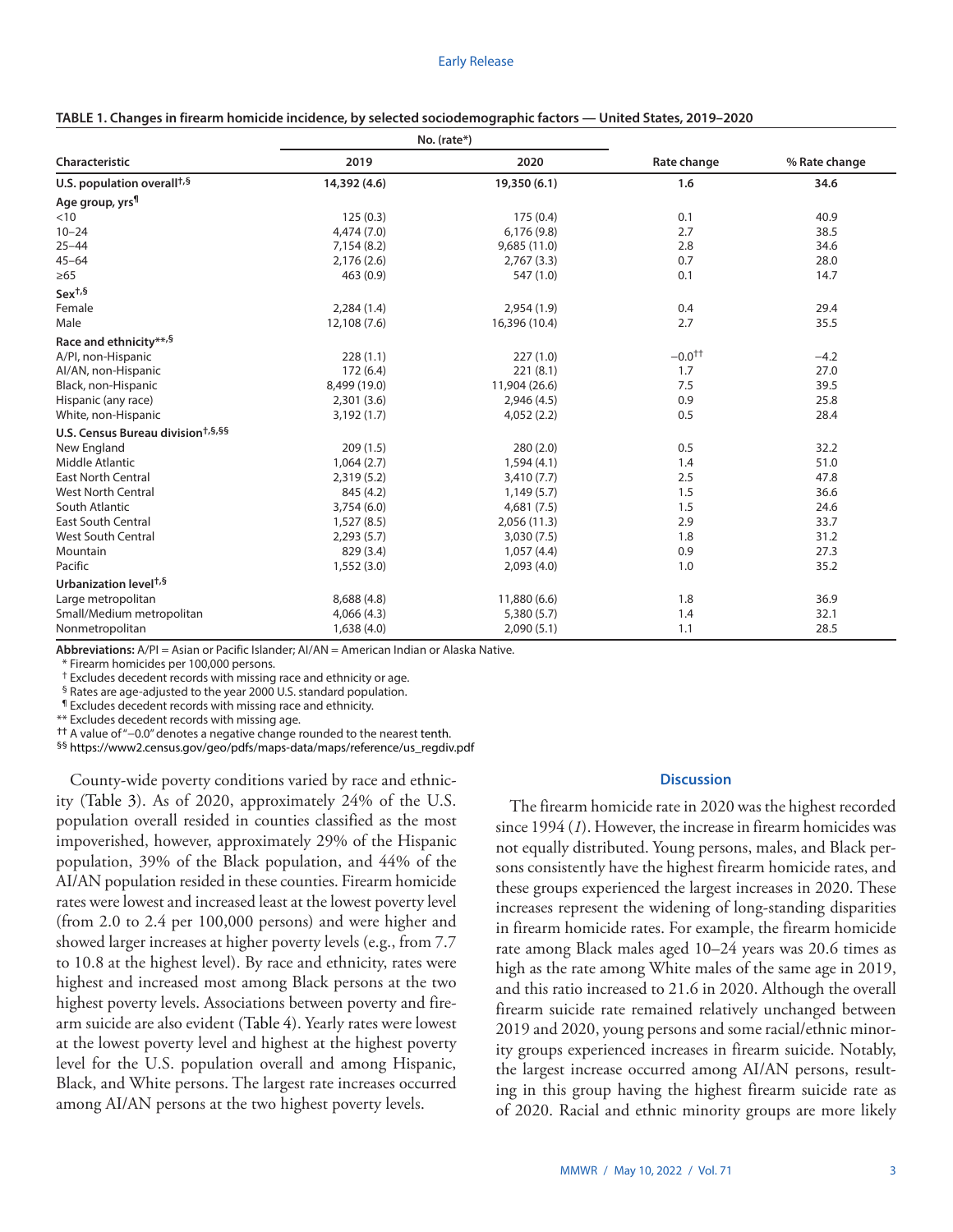|                                               |               | $No.*$ (rate $*$ , <sup>†</sup> ) |                      |               |  |
|-----------------------------------------------|---------------|-----------------------------------|----------------------|---------------|--|
| Characteristic                                | 2019          | 2020                              | Rate change          | % Rate change |  |
| U.S. population overall <sup>§,¶</sup>        | 23,888 (7.9)  | 24,245 (8.1)                      | 0.1                  | 1.5           |  |
| Age group, yrs**                              |               |                                   |                      |               |  |
| $10 - 24$                                     | 2,969(4.7)    | 3,393 (5.4)                       | 0.7                  | 14.7          |  |
| $25 - 44$                                     | 6,683(7.6)    | 7,105(8.1)                        | 0.4                  | 5.7           |  |
| $45 - 64$                                     | 7,863 (9.4)   | 7,284 (8.8)                       | $-0.6$               | $-6.8$        |  |
| $\geq 65$                                     | 6,373(11.8)   | 6,463(11.6)                       | $-0.2$               | $-1.5$        |  |
| Sex <sup>§,¶</sup>                            |               |                                   |                      |               |  |
| Female                                        | 3,214(2.2)    | 3,108(2.1)                        | $-0.1$               | $-3.2$        |  |
| Male                                          | 20,674 (14.2) | 21,137 (14.5)                     | 0.3                  | 2.0           |  |
| Race and ethnicity <sup>††,¶</sup>            |               |                                   |                      |               |  |
| A/PI, non-Hispanic                            | 381 (2.0)     | 374 (2.0)                         | $-0.0$ <sup>§§</sup> | $-1.9$        |  |
| Al/AN, non-Hispanic                           | 183(7.7)      | 267 (10.9)                        | 3.2                  | 41.8          |  |
| Black, non-Hispanic                           | 1,588 (4.2)   | 1,852 (4.9)                       | 0.6                  | 14.3          |  |
| Hispanic (any race)                           | 1,534(3.0)    | 1,790(3.4)                        | 0.4                  | 13.8          |  |
| White, non-Hispanic                           | 20,202 (10.4) | 19,962 (10.4)                     | $-0.0^{55}$          | $-0.3$        |  |
| U.S. Census Bureau division <sup>§,¶,¶¶</sup> |               |                                   |                      |               |  |
| New England                                   | 625(4.4)      | 587 (4.2)                         | $-0.3$               | $-6.1$        |  |
| Middle Atlantic                               | 1,587(4.0)    | 1,561(4.0)                        | $-0.0$ <sup>§§</sup> | $-1.0$        |  |
| <b>East North Central</b>                     | 3,257(7.6)    | 3,252(7.6)                        | $0.0^{55}$           | 0.5           |  |
| <b>West North Central</b>                     | 1,882 (9.9)   | 1,932 (10.2)                      | 0.3                  | 3.2           |  |
| South Atlantic                                | 5,254(8.5)    | 5,359 (8.7)                       | 0.2                  | 2.1           |  |
| <b>East South Central</b>                     | 2,041(11.7)   | 2,103(12.1)                       | 0.5                  | 3.9           |  |
| <b>West South Central</b>                     | 3,487 (9.8)   | 3,593 (10.1)                      | 0.2                  | 2.5           |  |
| Mountain                                      | 2,911(13.1)   | 3,078 (13.6)                      | 0.5                  | 3.8           |  |
| Pacific                                       | 2,844(5.8)    | 2,780 (5.6)                       | $-0.2$               | $-3.3$        |  |
| Urbanization level <sup>§,¶</sup>             |               |                                   |                      |               |  |
| Large metropolitan                            | 10,085(6.0)   | 10,136(6.1)                       | $0.0^{55}$           | 0.3           |  |
| Small/Medium metropolitan                     | 8,546 (9.5)   | 8,727 (9.7)                       | 0.2                  | 2.4           |  |
| Nonmetropolitan                               | 5,257 (12.4)  | 5,382 (12.8)                      | 0.3                  | 2.6           |  |

**TABLE 2. Changes in firearm suicide incidence, by selected sociodemographic factors — United States, 2019–2020**

**Abbreviations:** A/PI = Asian or Pacific Islander; AI/AN = American Indian or Alaska Native.

\* Numbers and rates overall and by sex, race and ethnicity, U.S. Census Bureau division, and urbanization level exclude persons aged <10 years.

† Firearm suicides per 100,000 persons.

§ Excludes decedent records with missing race and ethnicity or age.

¶ Rates are age-adjusted to the year 2000 U.S. standard population.

\*\* Excludes decedent records with missing race and ethnicity.

†† Excludes decedent records with missing age.

§§ A value of "−0.0" denotes a negative change rounded to the nearest tenth; a value of "0.0" denotes a positive change rounded to the nearest tenth.

¶¶ [https://www2.census.gov/geo/pdfs/maps-data/maps/reference/us\\_regdiv.pdf](https://www2.census.gov/geo/pdfs/maps-data/maps/reference/us_regdiv.pdf)

to live in communities with high surrounding poverty, and firearm homicide and suicide were also associated with poverty. Counties with the smallest proportion of the population living below the poverty line experienced a 22% increase in firearm homicides, whereas all other counties experienced an increase of ≥40%. In 2020, counties with the highest poverty level had firearm homicide and firearm suicide rates that were 4.5 and 1.3 times as high, respectively, as counties with the lowest poverty level.

The findings of this study do not support causal inferences, and reasons for increasing rates and widening inequities are unclear and potentially complex. Several explanations have been proposed, including increased stressors (e.g., economic, social, and psychological) and disruptions in health, social, and emergency services during the COVID-19 pandemic; strains in law enforcement-community relations reflected in protests over law enforcement use of lethal force; increases in firearm purchases; and intimate partner violence (*7*–*10*). The COVID-19 pandemic might have exacerbated existing social and economic stressors that increase risk for homicide and suicide, particularly among certain racial and ethnic communities (*2*). Longstanding systemic inequities and structural racism (*11*) have resulted in limited economic, housing, and educational opportunities associated with inequities in risk for violence and other health conditions among various racial and ethnic groups.

The findings of this study underscore the importance of comprehensive strategies that can stop violence now and in the future by addressing factors that contribute to homicide and suicide, including the underlying economic, physical, and social inequities that drive racial and ethnic disparities in multiple health outcomes. For example, policies that enhance economic and household stability (e.g., temporary assistance to families, child care subsidies, tax credits, housing assistance,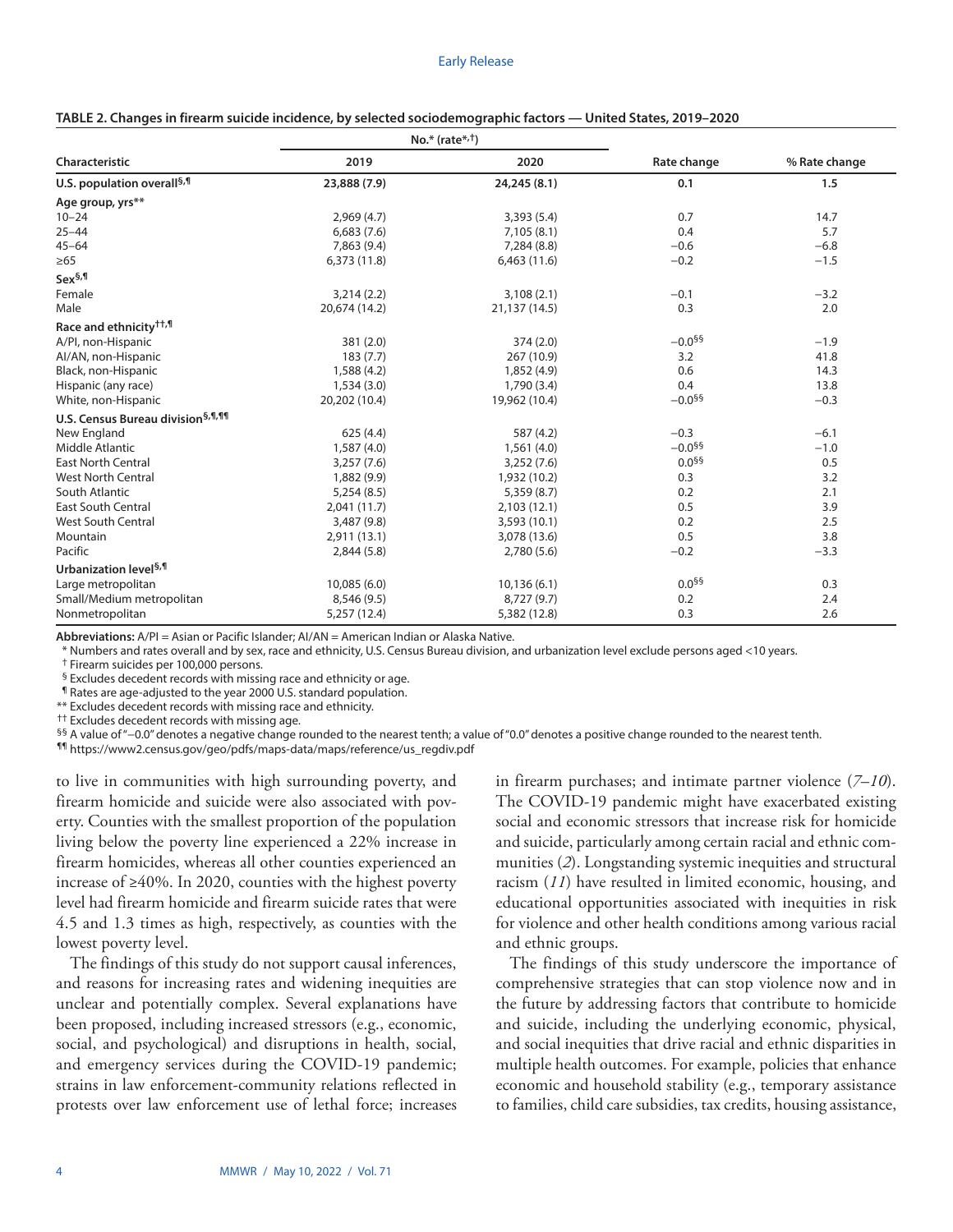|                                                             | 2019                                             |                           | 2020                                             |                           |                   |               |
|-------------------------------------------------------------|--------------------------------------------------|---------------------------|--------------------------------------------------|---------------------------|-------------------|---------------|
| Race and ethnicity group/<br>Poverty range (%) <sup>†</sup> | % of population in<br>poverty range <sup>§</sup> | No. (rate <sup>11</sup> ) | % of population in<br>poverty range <sup>§</sup> | No. (rate <sup>fl</sup> ) | Rate change       | % Rate change |
| U.S. population overall**                                   |                                                  |                           |                                                  |                           |                   |               |
| < 9.1                                                       | 24.7                                             | 1,494(2.0)                | 26.7                                             | 1,972 (2.4)               | 0.4               | 21.9          |
| $9.1 - 12.1$                                                | 24.7                                             | 2,428 (3.2)               | 28.0                                             | 4,002 (4.6)               | 1.4               | 45.6          |
| $12.2 - 14.6$                                               | 25.7                                             | 4,340 (5.3)               | 21.3                                             | 5,058 (7.5)               | 2.2               | 41.0          |
| >14.6                                                       | 24.9                                             | 6,130(7.7)                | 24.0                                             | 8,318 (10.8)              | 3.1               | 40.0          |
| <b>Total</b>                                                | 100                                              | 14,392 (4.6)              | 100                                              | 19,350 (6.1)              | 1.6               | 34.6          |
| A/PI, non-Hispanic <sup>††</sup>                            |                                                  |                           |                                                  |                           |                   |               |
| < 9.1                                                       | 37.6                                             | 49 (0.6)                  | 41.4                                             | 64(0.7)                   | 0.1               | 14.8          |
| $9.1 - 12.1$                                                | 23.7                                             | 53(1.0)                   | 23.1                                             | 50(1.0)                   | $-0.1$            | $-5.0$        |
| $12.2 - 14.6$                                               | 26.0                                             | 71(1.3)                   | 21.8                                             | 68 (1.4)                  | 0.1               | 5.6           |
| >14.6                                                       | 12.6                                             | 55(2.0)                   | 13.6                                             | 45 (1.4)                  | $-0.6$            | $-28.1$       |
| <b>Total</b>                                                | 100                                              | 228(1.1)                  | 100                                              | 227(1.0)                  | $-0.0$ §§         | $-4.2$        |
| Al/AN, non-Hispanic <sup>††</sup>                           |                                                  |                           |                                                  |                           |                   |               |
| < 9.1                                                       | 12.9                                             | $8(-11)$                  | 16.0                                             | 21(4.7)                   | $-$ <sup>11</sup> | $-$ 11        |
| $9.1 - 12.1$                                                | 20.6                                             | 43 (7.6)                  | 23.5                                             | 68 (10.8)                 | 3.2               | 41.6          |
| $12.2 - 14.6$                                               | 20.9                                             | 34(5.8)                   | 16.8                                             | 27(5.8)                   | $0.0^{55}$        | 0.6           |
| >14.6                                                       | 45.6                                             | 87(7.3)                   | 43.7                                             | 105(8.8)                  | 1.6               | 21.5          |
| <b>Total</b>                                                | 100                                              | 172(6.4)                  | 100                                              | 221(8.1)                  | 1.7               | 27.0          |
| Black, non-Hispanic <sup>††</sup>                           |                                                  |                           |                                                  |                           |                   |               |
| $<$ 9.1                                                     | 16.9                                             | 728 (9.6)                 | 15.9                                             | 907 (12.7)                | 3.1               | 32.0          |
| $9.1 - 12.1$                                                | 17.8                                             | 1,168 (14.5)              | 23.1                                             | 2,163 (20.6)              | 6.1               | 41.7          |
| $12.2 - 14.6$                                               | 27.3                                             | 2,559 (20.9)              | 22.4                                             | 3,098 (30.8)              | 9.8               | 47.0          |
| >14.6                                                       | 38.0                                             | 4,044 (24.2)              | 38.6                                             | 5,736 (33.6)              | 9.5               | 39.1          |
| <b>Total</b>                                                | 100                                              | 8,499 (19.0)              | 100                                              | 11,904 (26.6)             | 7.5               | 39.5          |
| Hispanic (any race) <sup>††</sup>                           |                                                  |                           |                                                  |                           |                   |               |
| <9.1                                                        | 17.5                                             | 229(2.0)                  | 19.0                                             | 333 (2.6)                 | 0.6               | 29.0          |
| $9.1 - 12.1$                                                | 21.6                                             | 385 (2.7)                 | 26.1                                             | 650(3.8)                  | 1.1               | 38.8          |
| $12.2 - 14.6$                                               | 32.4                                             | 850 (4.1)                 | 25.6                                             | 921 (5.5)                 | 1.4               | 34.3          |
| >14.6                                                       | 28.5                                             | 837 (4.7)                 | 29.3                                             | 1,042(5.6)                | 0.9               | 19.6          |
| <b>Total</b>                                                | 100                                              | 2,301(3.6)                | 100                                              | 2,946 (4.5)               | 0.9               | 25.8          |
| White, non-Hispanic <sup>††</sup>                           |                                                  |                           |                                                  |                           |                   |               |
| < 9.1                                                       | 27.3                                             | 480 (0.9)                 | 30.0                                             | 647(1.2)                  | 0.2               | 22.9          |
| $9.1 - 12.1$                                                | 27.3                                             | 779 (1.5)                 | 30.2                                             | 1,071 (1.9)               | 0.4               | 24.8          |
| $12.2 - 14.6$                                               | 23.4                                             | 826 (1.8)                 | 19.8                                             | 944(2.6)                  | 0.7               | 38.5          |
| >14.6                                                       | 22.0                                             | 1,107(2.7)                | 20.1                                             | 1,390(3.7)                | 1.0               | 39.0          |
| Total                                                       | 100                                              | 3,192(1.7)                | 100                                              | 4,052 (2.2)               | 0.5               | 28.4          |

**TABLE 3. Changes in firearm homicide incidence, by race and ethnicity and surrounding poverty level — United States,\* 2019–2020**

**Abbreviations:** A/PI = Asian or Pacific Islander; AI/AN = American Indian or Alaska Native.

\* Excludes Kalawao County, Hawaii because of missing poverty data.

† For comparability, the county poverty ranges are constant across race and ethnicity groups and years.

§ Percentage of indicated group residing in counties within the specified poverty range.

¶ Firearm homicides per 100,000 persons; age-adjusted to the year 2000 U.S. standard population.

\*\* Excludes decedent records with missing race and ethnicity or age.

 $^{\dagger\dagger}$  Excludes decedent records with missing age.

§§ A value of "−0.0" denotes a negative change rounded to the nearest tenth; a value of "0.0" denotes a positive change rounded to the nearest tenth.

¶¶ Rate or rate change considered statistically unstable because of homicide count <20.

and livable wages) can reduce family poverty and other risk factors for homicide and suicide (e.g., family stress and substance use) (*3*,*4*,*12*–*14*). Communities can also implement locally driven approaches that address physical and social environments that contribute to violence and other inequities, with the potential for immediate benefits. Approaches such as enhancing and maintaining green spaces and the remediation of vacant buildings can reduce opportunities for violence and promote positive social interactions. These approaches have been associated with significant reductions in risk for firearm violence (*13*,*15*). For example, a study in a major U.S. city found that restoration of vacant lots (e.g., cleaning up debris or adding vegetation) was associated with significant reductions in firearm assaults, with the largest reduction (29%) in areas with the highest poverty (*15*).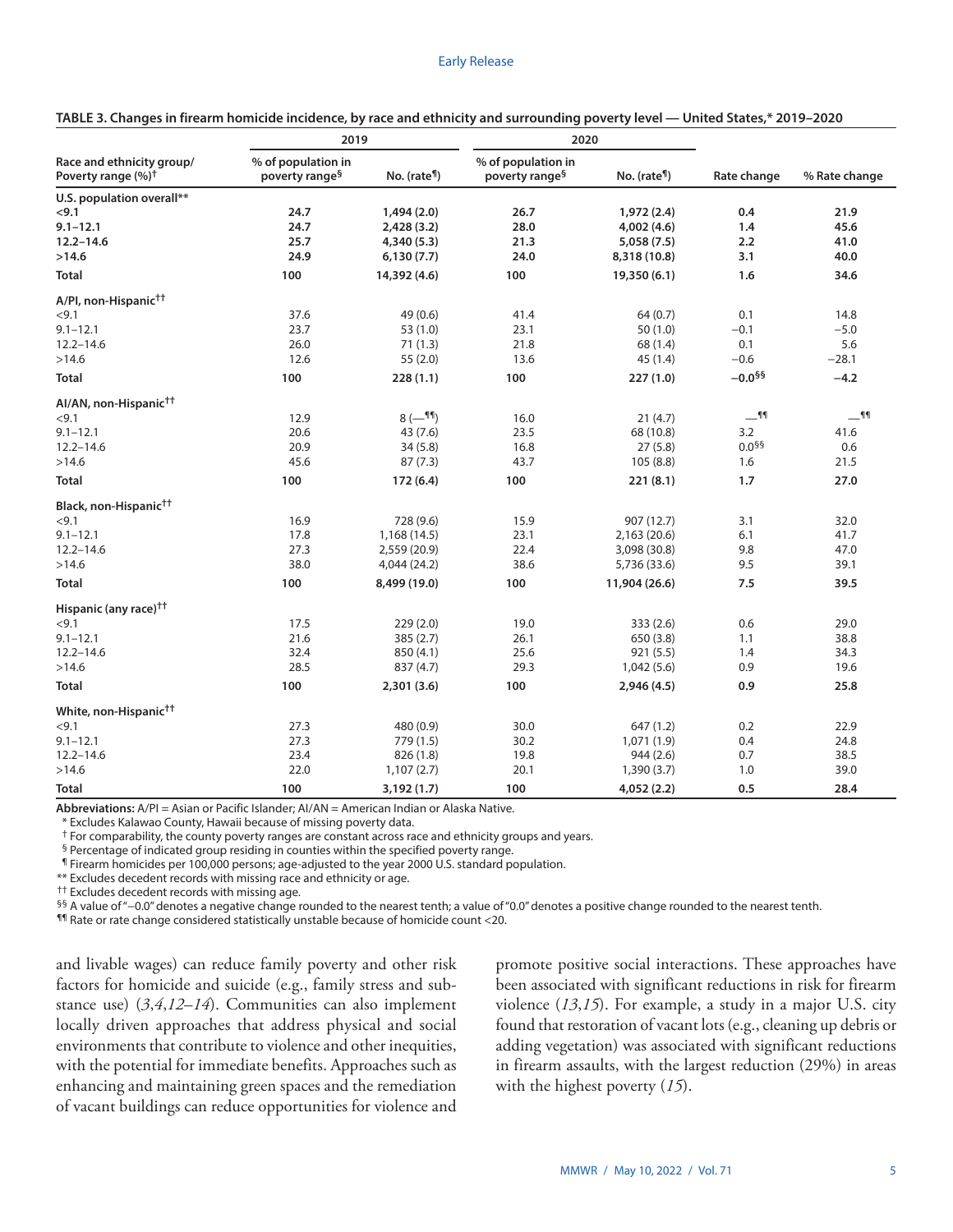|                                                             | 2019                                             |                                            | 2020                                             |                                            |                      |                      |
|-------------------------------------------------------------|--------------------------------------------------|--------------------------------------------|--------------------------------------------------|--------------------------------------------|----------------------|----------------------|
| Race and ethnicity group/<br>Poverty range (%) <sup>†</sup> | % of population in<br>poverty range <sup>§</sup> | $No.$ <sup>1</sup> (rate <sup>1,**</sup> ) | % of population in<br>poverty range <sup>§</sup> | $No.$ <sup>1</sup> (rate <sup>1,**</sup> ) | Rate change          | % Rate change        |
| U.S. population overall $^{++}$                             |                                                  |                                            |                                                  |                                            |                      |                      |
| <9.1                                                        | 24.7                                             | 4,782 (6.5)                                | 26.7                                             | 5,439 (6.8)                                | 0.3                  | 4.7                  |
| $9.1 - 12.1$                                                | 24.7                                             | 6,353(8.5)                                 | 28.0                                             | 7,191 (8.4)                                | $-0.0^{55}$          | $-0.0$ <sup>§§</sup> |
| $12.2 - 14.6$                                               | 25.7                                             | 5,903 (7.6)                                | 21.3                                             | 5,248 (8.2)                                | 0.6                  | 7.5                  |
| >14.6                                                       | 24.9                                             | 6,850(9.3)                                 | 24.0                                             | 6,367(8.9)                                 | $-0.3$               | $-3.6$               |
| <b>Total</b>                                                | 100                                              | 23,888 (7.9)                               | 100                                              | 24,245 (8.1)                               | 0.1                  | 1.5                  |
| A/PI, non-Hispanic <sup>¶¶</sup>                            |                                                  |                                            |                                                  |                                            |                      |                      |
| < 9.1                                                       | 37.6                                             | 107(1.5)                                   | 41.4                                             | 136(1.8)                                   | 0.3                  | 16.7                 |
| $9.1 - 12.1$                                                | 23.7                                             | 98(2.2)                                    | 23.1                                             | 91(2.1)                                    | $-0.1$               | $-6.5$               |
| $12.2 - 14.6$                                               | 26.0                                             | 111(2.2)                                   | 21.8                                             | 95(2.3)                                    | $0.0^{55}$           | 1.3                  |
| >14.6                                                       | 12.6                                             | 65(2.7)                                    | 13.6                                             | 52(2.0)                                    | $-0.7$               | $-27.4$              |
| <b>Total</b>                                                | 100                                              | 381 (2.0)                                  | 100                                              | 374 (2.0)                                  | $-0.0$ §§            | $-1.9$               |
| Al/AN, non-Hispanic <sup>¶¶</sup>                           |                                                  |                                            |                                                  |                                            |                      |                      |
| < 9.1                                                       | 12.9                                             | 20(6.9)                                    | 16.0                                             | 35(9.2)                                    | 2.3                  | 33.0                 |
| $9.1 - 12.1$                                                | 20.6                                             | 48 (9.6)                                   | 23.5                                             | 64 (10.8)                                  | 1.2                  | 12.9                 |
| $12.2 - 14.6$                                               | 20.9                                             | 25(4.9)                                    | 16.8                                             | 47 (11.3)                                  | 6.4                  | 128.8                |
| >14.6                                                       | 45.6                                             | 90 (8.4)                                   | 43.7                                             | 121 (11.5)                                 | 3.1                  | 36.6                 |
| Total                                                       | 100                                              | 183(7.7)                                   | 100                                              | 267 (10.9)                                 | 3.2                  | 41.8                 |
| Black, non-Hispanic <sup>¶¶</sup>                           |                                                  |                                            |                                                  |                                            |                      |                      |
| $<$ 9.1                                                     | 16.9                                             | 219(3.4)                                   | 15.9                                             | 224(3.7)                                   | 0.2                  | 6.6                  |
| $9.1 - 12.1$                                                | 17.8                                             | 285(4.3)                                   | 23.1                                             | 427 (4.8)                                  | 0.5                  | 12.0                 |
| $12.2 - 14.6$                                               | 27.3                                             | 425 (4.1)                                  | 22.4                                             | 427 (5.0)                                  | 0.9                  | 22.1                 |
| >14.6                                                       | 38.0                                             | 659 (4.7)                                  | 38.6                                             | 774 (5.3)                                  | 0.6                  | 12.8                 |
| <b>Total</b>                                                | 100                                              | 1,588 (4.2)                                | 100                                              | 1,852 (4.9)                                | 0.6                  | 14.3                 |
| Hispanic (any race) <sup>¶¶</sup>                           |                                                  |                                            |                                                  |                                            |                      |                      |
| <9.1                                                        | 17.5                                             | 221(2.4)                                   | 19.0                                             | 280(2.8)                                   | 0.4                  | 17.9                 |
| $9.1 - 12.1$                                                | 21.6                                             | 304(2.8)                                   | 26.1                                             | 483 (3.5)                                  | 0.7                  | 26.0                 |
| $12.2 - 14.6$                                               | 32.4                                             | 483 (2.9)                                  | 25.6                                             | 444 (3.3)                                  | 0.4                  | 14.2                 |
| >14.6                                                       | 28.5                                             | 526 (3.7)                                  | 29.3                                             | 583 (3.8)                                  | 0.2                  | 4.3                  |
| <b>Total</b>                                                | 100                                              | 1,534(3.0)                                 | 100                                              | 1,790 (3.4)                                | 0.4                  | 13.8                 |
| White, non-Hispanic <sup>¶¶</sup>                           |                                                  |                                            |                                                  |                                            |                      |                      |
| < 9.1                                                       | 27.3                                             | 4,215 (8.2)                                | 30.0                                             | 4,764 (8.4)                                | 0.2                  | 3.0                  |
| $9.1 - 12.1$                                                | 27.3                                             | 5,618 (10.6)                               | 30.2                                             | 6,126(10.5)                                | $-0.1$               | $-0.9$               |
| $12.2 - 14.6$                                               | 23.4                                             | 4,859 (10.6)                               | 19.8                                             | 4,235 (11.1)                               | 0.5                  | 4.8                  |
| >14.6                                                       | 22.0                                             | 5,510 (13.0)                               | 20.1                                             | 4,837 (12.6)                               | $-0.3$               | $-2.6$               |
| Total                                                       | 100                                              | 20,202 (10.4)                              | 100                                              | 19,962 (10.4)                              | $-0.0$ <sup>§§</sup> | $-0.3$               |

**TABLE 4. Changes in firearm suicide incidence, by race and ethnicity and surrounding poverty level — United States,\* 2019–2020**

**Abbreviations:** A/PI = Asian or Pacific Islander; AI/AN = American Indian or Alaska Native.

\* Excludes Kalawao County, Hawaii because of missing poverty data.

† For comparability, the county poverty ranges are constant across race and ethnicity groups and years.

§ Percentage of indicated group residing in counties within the specified poverty range.

¶ Numbers and rates exclude persons aged <10 years.

\*\* Firearm suicides per 100,000 persons; age-adjusted to the year 2000 U.S. standard population.

 $^{+\dagger}$  Excludes decedent records with missing race and ethnicity or age.

§§ A value of "−0.0" denotes a negative change rounded to the nearest tenth; a value of "0.0" denotes a positive change rounded to the nearest tenth.

¶¶ Excludes decedent records with missing age.

In addition to addressing known drivers of inequities and disparities, it is important for prevention strategies to focus on populations experiencing the highest risks for and rates of violence (*4*,*13*). For example, the comprehensive White Mountain Apache Suicide Surveillance and Prevention System was associated with reduced Apache suicides and attempts (*16*). Community and street outreach programs, like Cure Violence, have shown promising results for multiple outcomes, including firearm violence, by connecting populations at highest risk for violence with community services while reducing tensions and retaliatory actions (*4*,*13*). Hospital-based programs that intervene with victims of violence can have lasting effects on risk for revictimization and perpetration (*17*), and those that intervene with patients at risk for suicide can prevent reattempts (*3*,*18*). Other individual and family therapeutic approaches can lessen harm from exposure to violence and prevent continuation of violence (e.g., Trauma Focused Cognitive Behavior Therapy and Multisystemic Therapy) (*4*). Moreover, many violence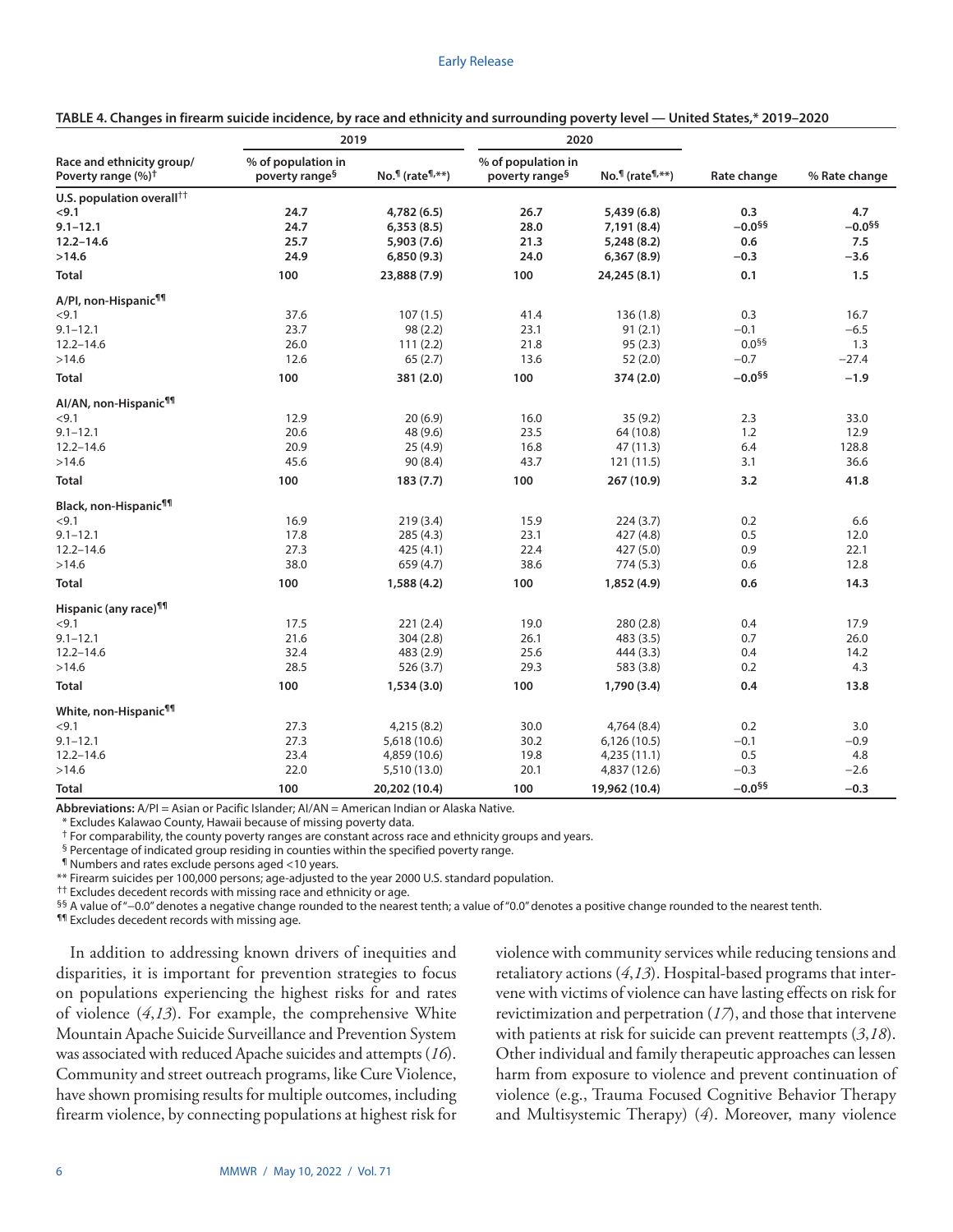prevention programs, such as those that teach coping and problem-solving skills, enhance norms against intimate partner and other violence, prevent substance use and suicide attempts, encourage help-seeking, or provide mentoring and employment opportunities can be implemented more broadly, irrespective of risk (*3*,*4*,*13*).

Approaches that focus on enhancing firearm safety and storage, particularly to protect persons at risk from harming themselves or others, are part of a comprehensive prevention strategy. For example, research suggests that physician counseling paired with provision of a safety device is associated with safer firearm storage practices in the home (*19*). A recent review also concluded that child access prevention laws have been associated with lower rates of youth firearm self-injury, including suicide, and laws preventing firearm ownership by those under domestic violence restraining orders are associated with reductions in intimate partner homicides (*20*). It is important to examine the circumstances and mechanisms (e.g., implementation processes and changes in knowledge or norms) that facilitate the most effective firearm safety approaches (*20*). There is substantial need for additional research to expand the evidence base for programs, policies, and practices that effectively reduce firearm injuries and deaths, and that address inequities in risk for violence and suicide.

The findings in this report are subject to at least four limitations. First, the urbanization and poverty measures are countywide indicators and thus not specific to any demographic subpopulations. Second, statistically stable rate estimates for certain demographic cross-classifications could not be reported because of small counts. Third, rate estimates by race and ethnicity could reflect underreporting of deaths in the vital statistics data, particularly for AI/AN persons. Finally, the study could not determine why observed increases occurred or whether they are attributable to the COVID-19 pandemic or other causes. Preliminary data for 2021 indicate that firearm homicide incidence during the first half of 2021 was higher than that during the same period in 2020, suggesting that the elevated rate might have persisted; however, further analysis is required (*1*).

The increases in firearm homicide rates and persistently high firearm suicide rates in 2020, with increases among populations that were already at high risk, have widened disparities and heightened the urgency of actions that can have immediate and lasting benefits. State and local governments, community partners, and health care and other service providers can use the best available evidence to implement comprehensive approaches to prevent homicide and suicide, including addressing physical, social, and structural conditions that contribute to violence and disparities.

#### **Summary**

#### What is already known about this topic?

Firearm homicides and suicides represent important public health concerns in the United States, with substantial inequities by race and ethnicity and poverty level.

#### What is added by this report?

In 2020, coincident with the COVID-19 pandemic, the firearm homicide rate increased nearly 35%, reaching its highest level since 1994, with disparities by race and ethnicity and poverty level widening. The firearm suicide rate, although higher than that for firearm homicide, remained nearly level overall but increased among some populations.

What are the implications for public health practice?

Communities can implement comprehensive violence prevention strategies to address physical, social, and structural conditions that contribute to violence and disparities.

Corresponding author: Scott R. Kegler, [skegler@cdc.gov](mailto:skegler@cdc.gov), 770-488-3830.

<sup>1</sup>Division of Injury Prevention, National Center for Injury Prevention and Control, CDC; 2Division of Violence Prevention, National Center for Injury Prevention and Control, CDC; <sup>3</sup>Office of the Director, National Center for Injury Prevention and Control, CDC.

All authors have completed and submitted the International Committee of Medical Journal Editors form for disclosure of potential conflicts of interest. Scott R. Kegler reports uncompensated membership on the editorial board of the *Journal of Safety Research* (term beginning 2013–present). Thomas R. Simon reports uncompensated service on the executive planning committee for the 2022 National Research Conference on Firearm Injury Prevention organized by the RAND Corporation, University of Michigan, and Columbia University. May S. Chen reports voluntary membership on the University of North Carolina Gillings School of Global Public Health Alumni Association Advisory Board. Melissa C. Mercado-Crespo reports uncompensated membership on the StopBullying.gov editorial board. No other potential conflicts of interest were disclosed.

#### **References**

- 1. CDC. CDC WONDER: about underlying cause of death, 1999–2020. Atlanta, GA: US Department of Health and Human Services, CDC; 2021. <https://wonder.cdc.gov/ucd-icd10.html>
- 2. Schleimer JP, Buggs SA, McCort CD, et al. Neighborhood racial and economic segregation and disparities in violence during the COVID-19 pandemic. Am J Public Health 2022;112:144–53[. PMID:34882429](https://www.ncbi.nlm.nih.gov/entrez/query.fcgi?cmd=Retrieve&db=PubMed&list_uids=34882429&dopt=Abstract) <https://doi.org/10.2105/AJPH.2021.306540>
- 3. Stone DM, Holland KM, Bartholow BN, Crosby AE, Davis SP, Wilkins N. Preventing suicide: a technical package of policy, programs, and practices. Atlanta, GA: US Department of Health and Human Services, CDC; 2017. [https://www.cdc.gov/violenceprevention/pdf/](https://www.cdc.gov/violenceprevention/pdf/suicideTechnicalPackage.pdf) [suicideTechnicalPackage.pdf](https://www.cdc.gov/violenceprevention/pdf/suicideTechnicalPackage.pdf)
- 4. David-Ferdon C, Vivolo-Kantor AM, Dahlberg LL, Marshall KJ, Rainford N, Hall JE. A comprehensive technical package for the prevention of youth violence and associated risk behaviors. Atlanta, GA: US Department of Health and Human Services, CDC; 2016. [https://](https://www.cdc.gov/violenceprevention/pdf/yv-technicalpackage.pdf) [www.cdc.gov/violenceprevention/pdf/yv-technicalpackage.pdf](https://www.cdc.gov/violenceprevention/pdf/yv-technicalpackage.pdf)